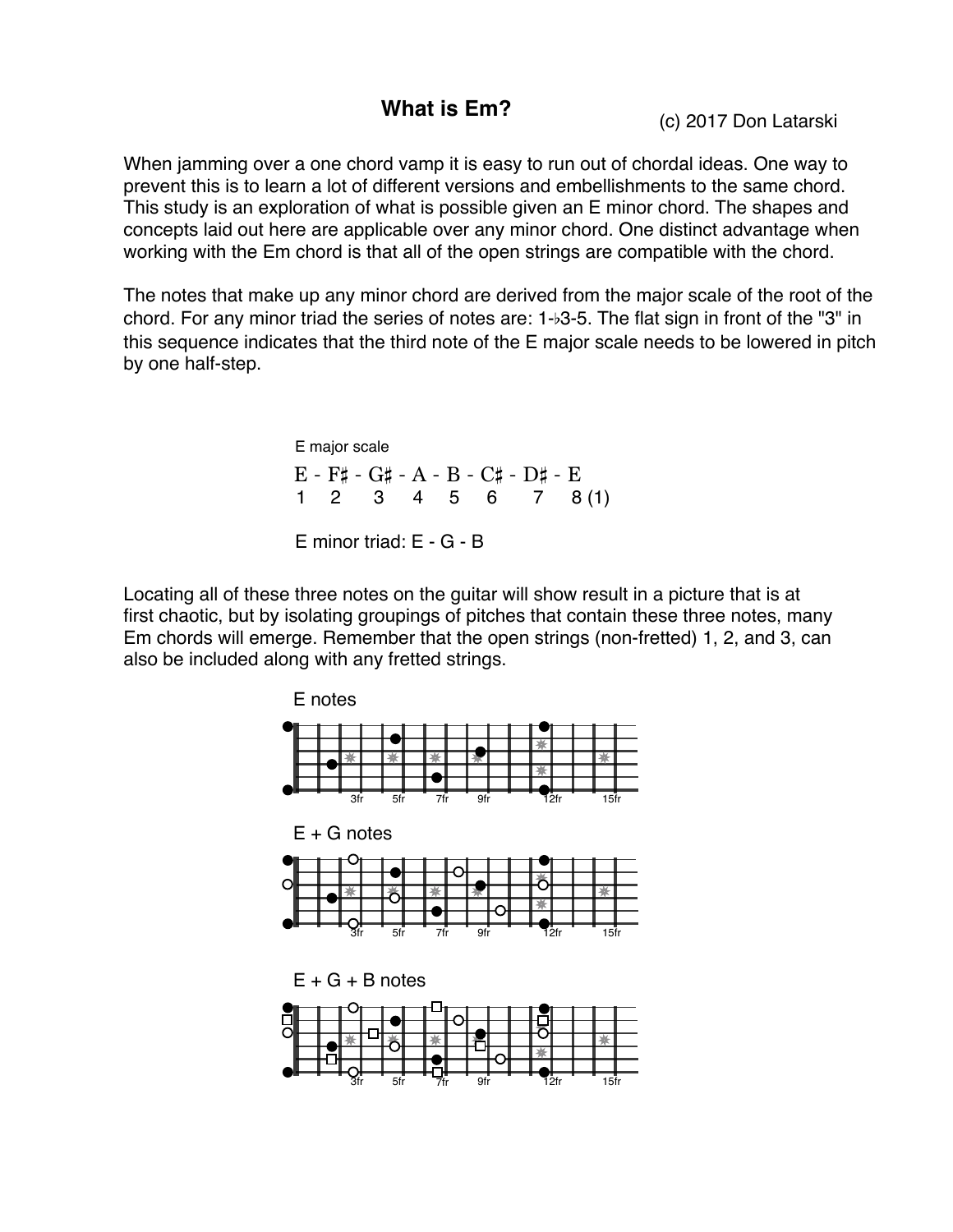**Triads:** The most logical place to begin is with triads. These can be organized on different string groups, but the usefulness of any chord depends on the harmonic context in which the chords are to be used and the function the chord would satisfy. In other words, if you are accompanying someone (a singer), you'd likely use different chord voicings than if you were providing some horn-like stabs in a funk band that had a horn section and/or keyboardist.

The solid black dots show the location of the E notes.



These forms are all very obvious, but the point being made is an important one: Just because you can play a chord by strumming all 6 strings doesn't mean you should! Conserve your resources! Play notes on different string sets that aren't necessarily right next to each other. This will oftentimes create a unique sounding chord voicing. This is a good reason to learn to use your fingers to pluck strings, or to learn an effective fretting hand muting technique.



*All chords exist in every position on the fingerboard.* Here are some additional Em chords in a variety of positions. This is not a complete list, but it does suggest just how many ways there are to play this triad over the entire fingerboard.

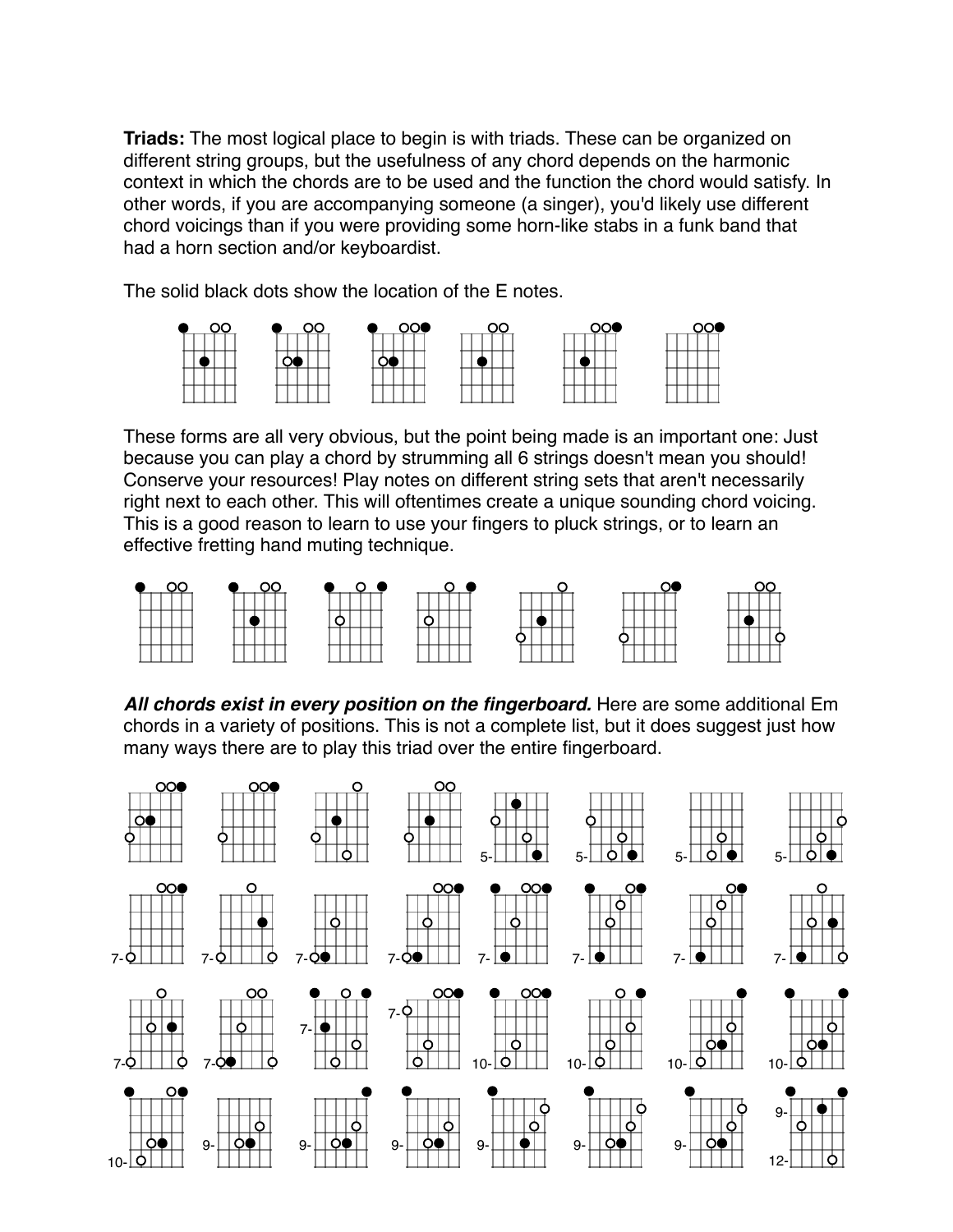

In all of the following minor triads the solid black dot would be an E-note. In order to place these forms at the appropriate location on the fingerboard you must know where all of the E-notes are.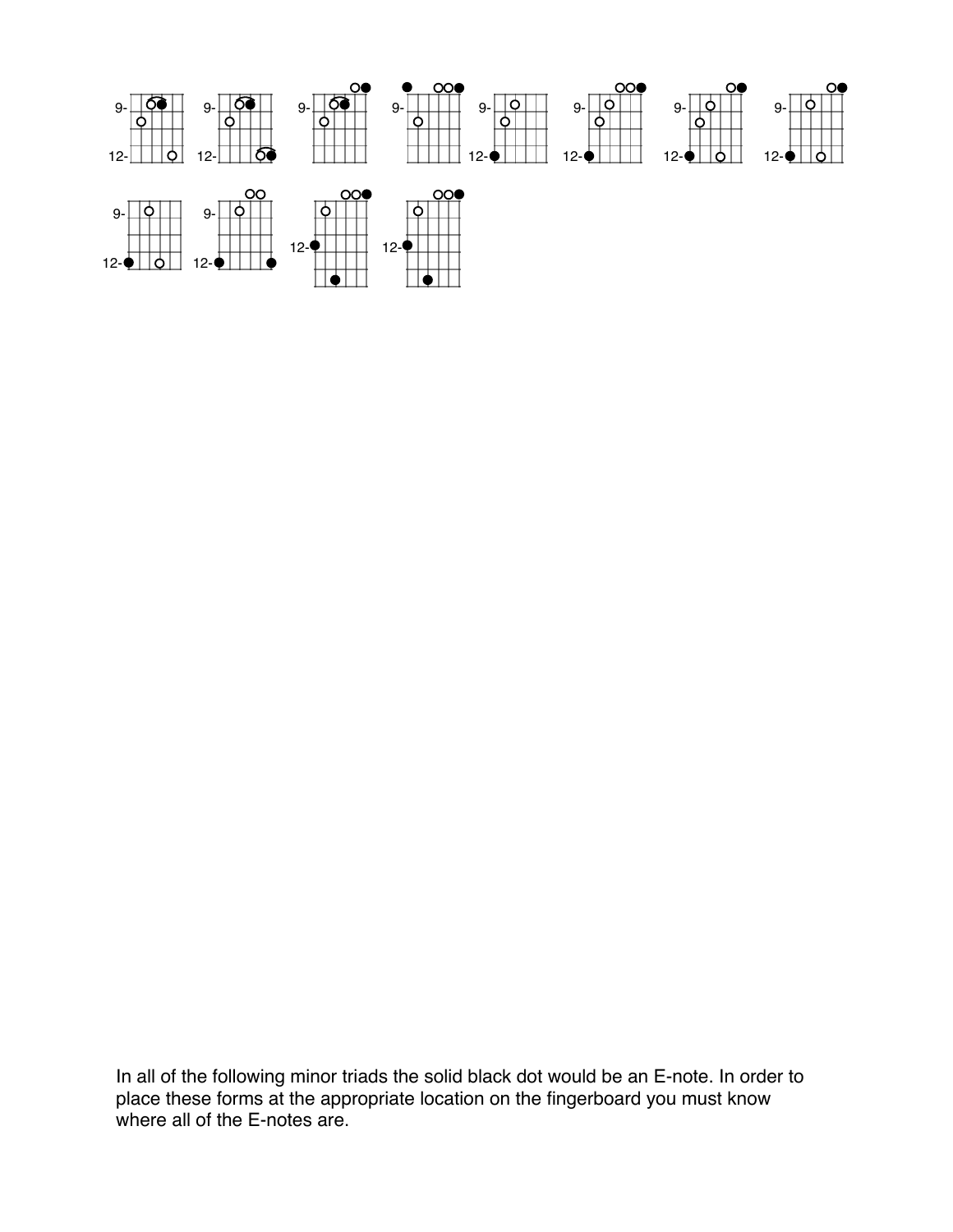## Minor Triads - common voicings





3

4

**X X**

 $5\;\overline{\smash{\big)}\,3\;\;5}$ 

 $\prod^{\chi}$ 

 $b3\overline{5}$ 

**X**

2**1** 34

1

2

1



**X X**

1

 $\frac{4}{5}$ 

3

5

**X X**

**X**

2





T

**X**

1













3





5

2

4



b3



4



5



3



 $b35$ 







 $\overline{b3}$  5



 $\overline{b3}$  5



3

1

5

**X** 1

2LI 3L 14

5

**X**

 $\frac{2}{\sqrt{2}}$ 

 $b3 \quad 5 \quad b3$ 

3

**X**

**X**

1





 $b3\overline{5}$ **X** 4 1 **X** 2L 3





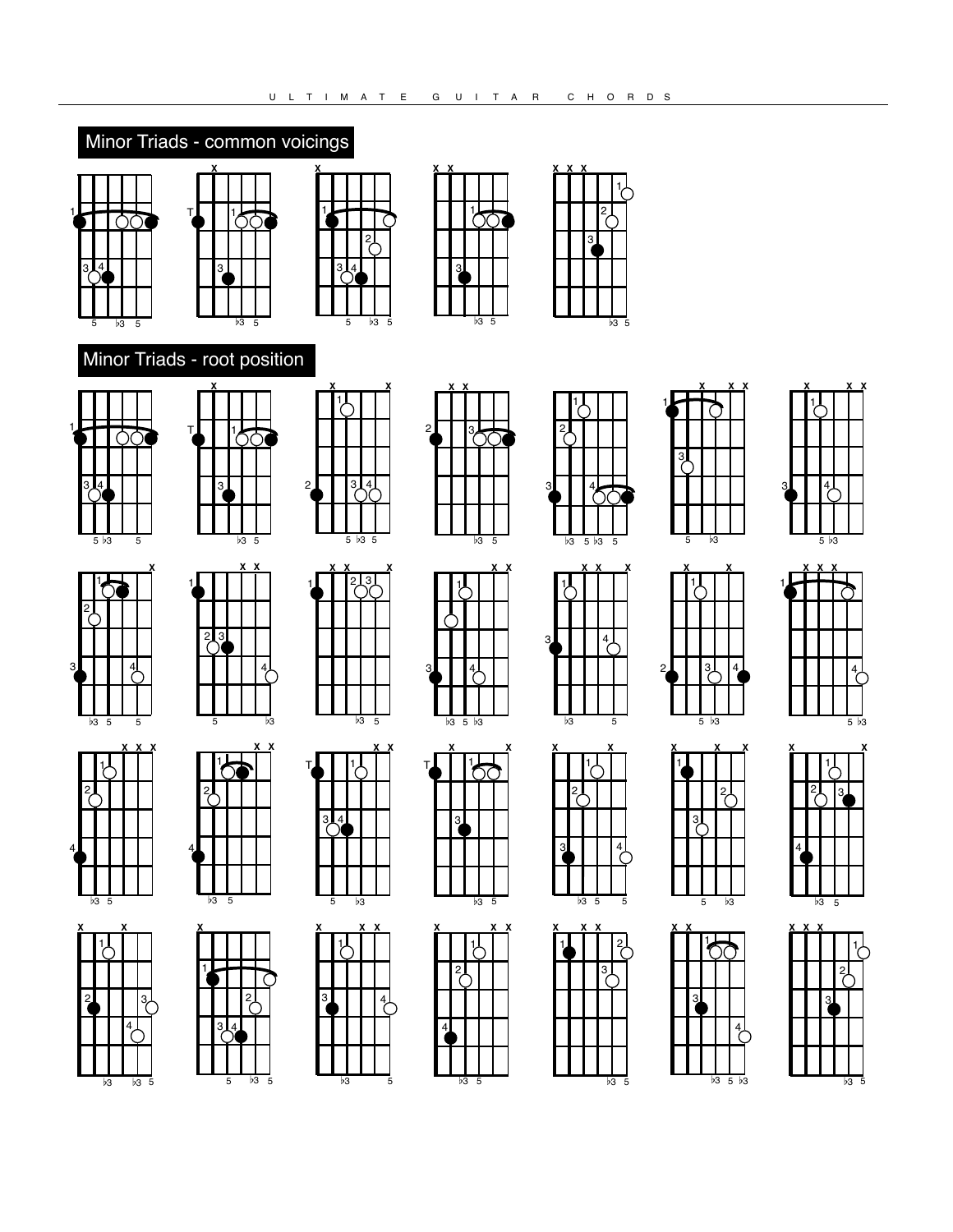





 

**X X**

 $b3$  5

**X**

**X X**



**X**

**X**

  $\frac{2}{7}$ 

 $\frac{3}{6}$ 

**X X**

### Minor Triads - 3rd in bass (1st inversion)



**X**







b3

**X X X**

 $\sqrt[3]{\frac{4}{1}}$ 





∩

**X**





ד<br>|<br>|-

**X X**













**X**



**X X** 

| $\overline{b3}$ |                | $\overline{5}$ |   |  |
|-----------------|----------------|----------------|---|--|
| <u>x x</u>      |                |                | X |  |
|                 |                |                |   |  |
|                 | $\overline{3}$ | 4              |   |  |
|                 |                |                |   |  |
|                 |                |                |   |  |

 $b3, 5$ 



**X**

**X X**

**X**













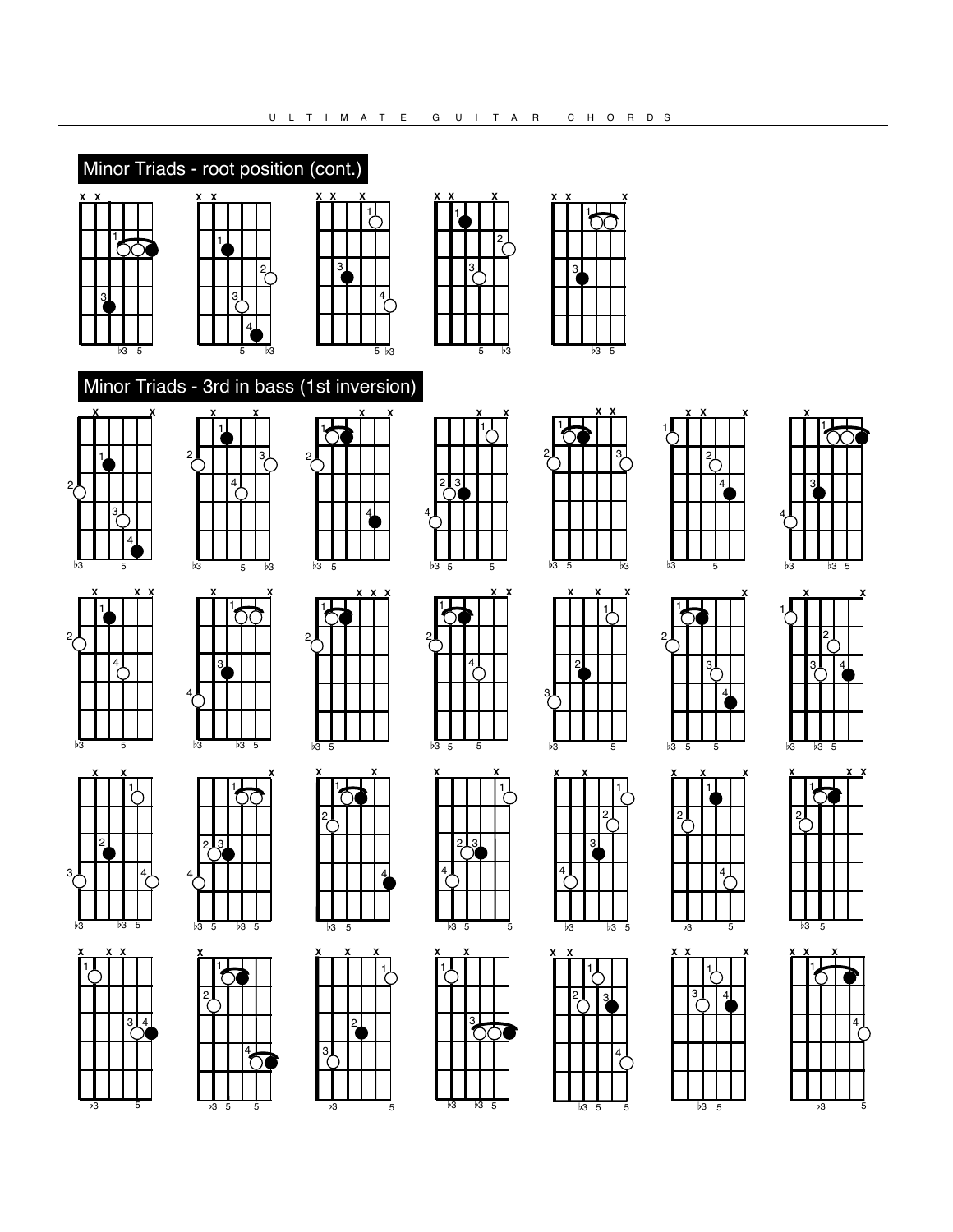# Minor Triads - 3rd in bass (1st inversion) cont.



1

## Minor Triads - 5th in bass (2nd inversion)

2

3

**X**

**X**



**X**

**X**



 $5\overline{b}3$ 

**X X** 1 **X**

5

**X X**

1

4

4

 $\frac{2}{f}$ 

3

 $5\sqrt{3}$ 

 $\overline{2}$ 

1



5







5











5



 $\frac{4}{\sqrt{2}}$ 

5

**X X**

**X**

5

4

1

**X**

3人 |4

**X** 1 H

3

1 2

1

**X X**

1

3

4 1 1 2

**X X**

2

3

**X**

**X X**

1

 $3\frac{4}{3}$ 

5

1

5

 $3<sub>l</sub>$ 

1







| x<br>X                                 |  |   |  | X |            | X | X |  |
|----------------------------------------|--|---|--|---|------------|---|---|--|
|                                        |  |   |  |   |            |   |   |  |
|                                        |  | 3 |  |   |            |   |   |  |
|                                        |  |   |  |   |            |   |   |  |
|                                        |  |   |  |   | 3,         |   |   |  |
|                                        |  |   |  |   |            |   |   |  |
|                                        |  |   |  |   |            |   |   |  |
|                                        |  |   |  |   |            |   |   |  |
| 5<br>$\overline{5}$<br>$\overline{53}$ |  |   |  |   |            |   |   |  |
| <u>x x</u>                             |  |   |  |   | $x \times$ |   |   |  |



 $5\sqrt{3}$ 

**X** 1

b3 5

**X X** 1

 $\frac{2}{3}$ 

**X**

5

2 3人 |4





5





**X** 1 **X**





5

**X**

**X**